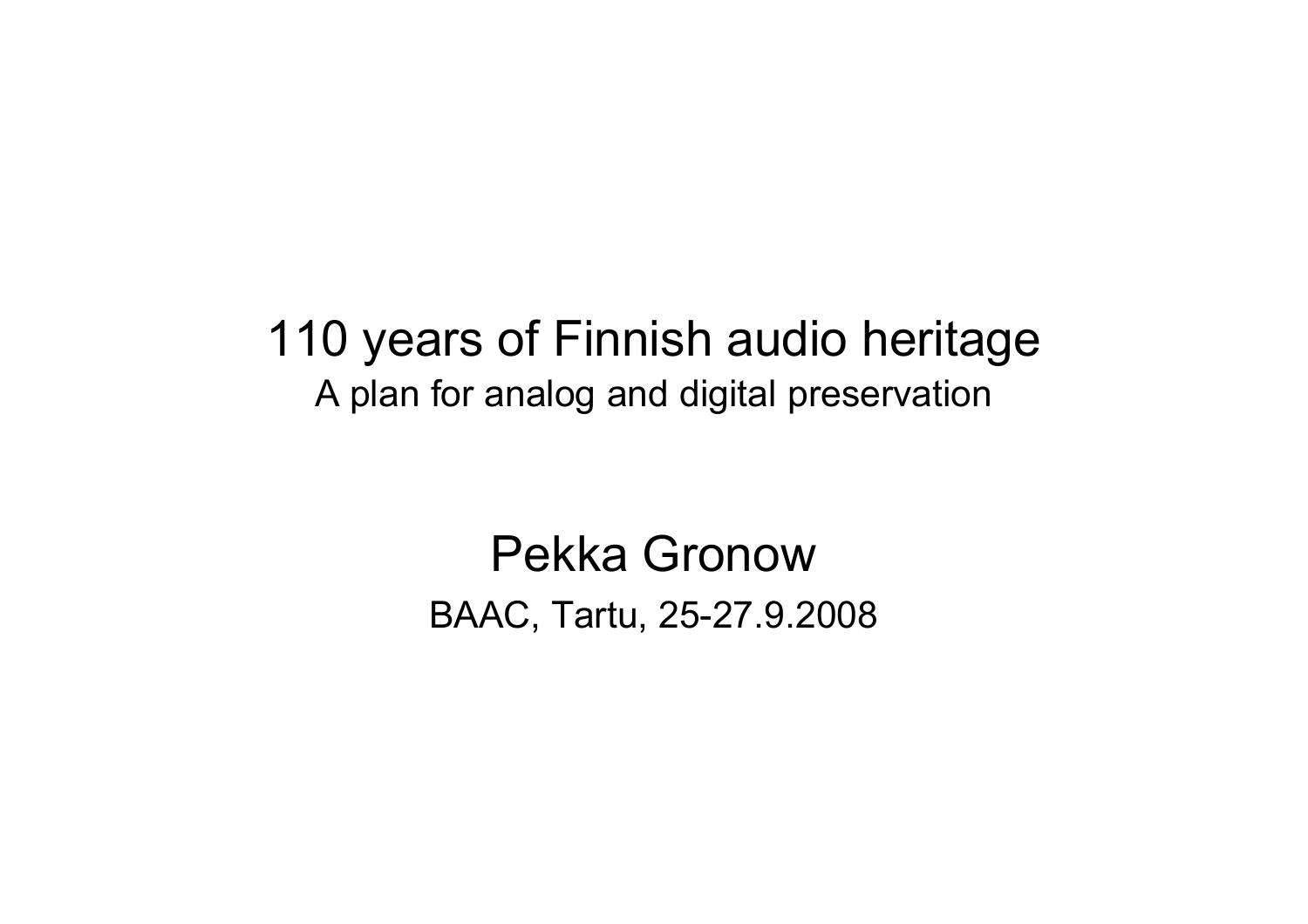## Audio heritage

- •Audio heritage is the part of our cultural heritage which consists of recorded sound. Its principal forms are
- **radio programs**
- **published records** (78rpm, vinyl, CD, etc)
- **archival and private recordings**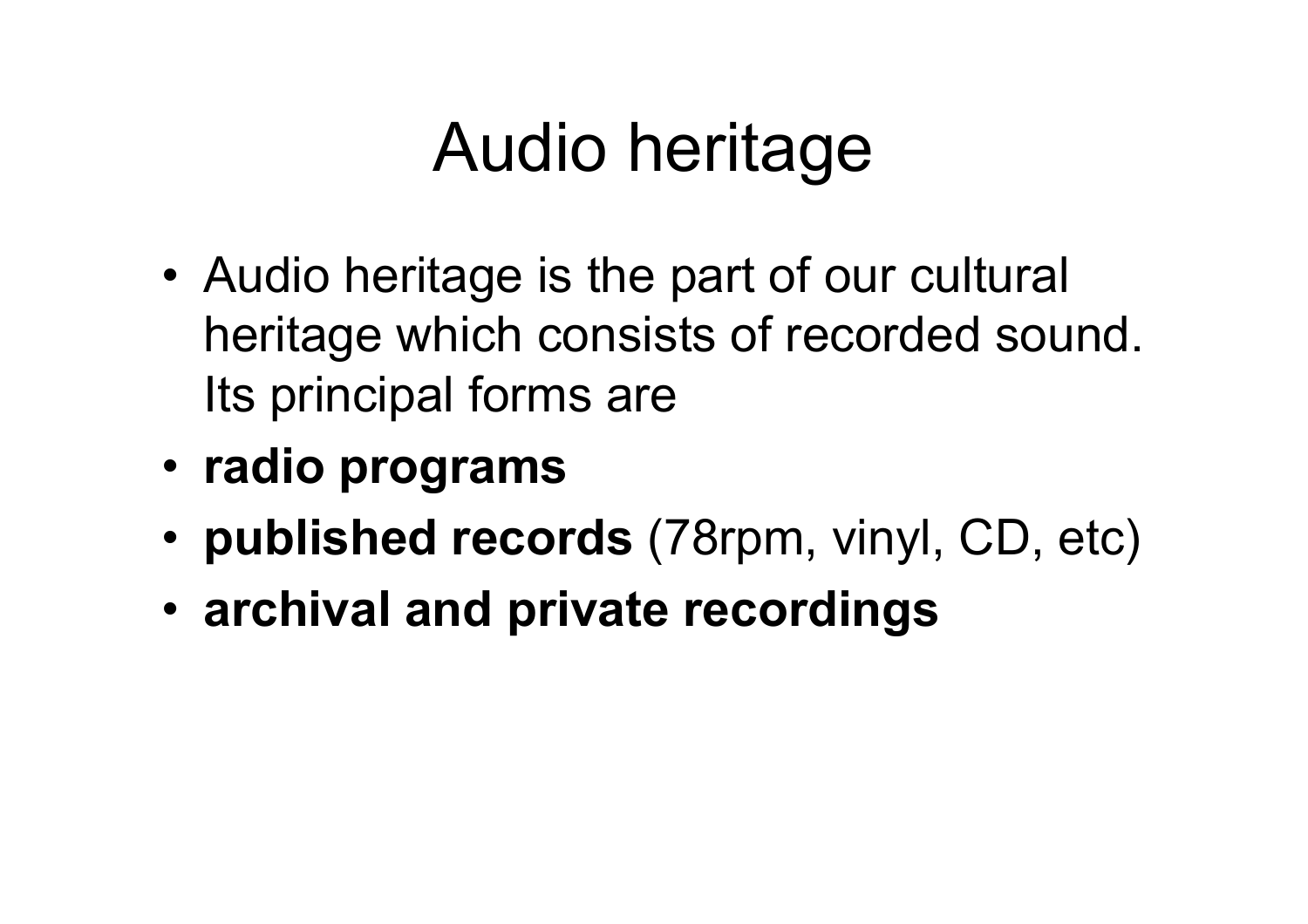There are no clear-cut borders between national and international heritage

- ¼ of Finnish radio programs are in Swedish
- Estonian history in Finnish radio archives: a documentary radio programme made in Tartu, 1939
- Lithuanian music in the record library: a<br>Lithuanian American record (Lussee Olo Lithuanian-American record (Juozas Olsauskas) from 1936
- Lost Finnish singers: are the missing recordings of Alma Föhström in any European audio archives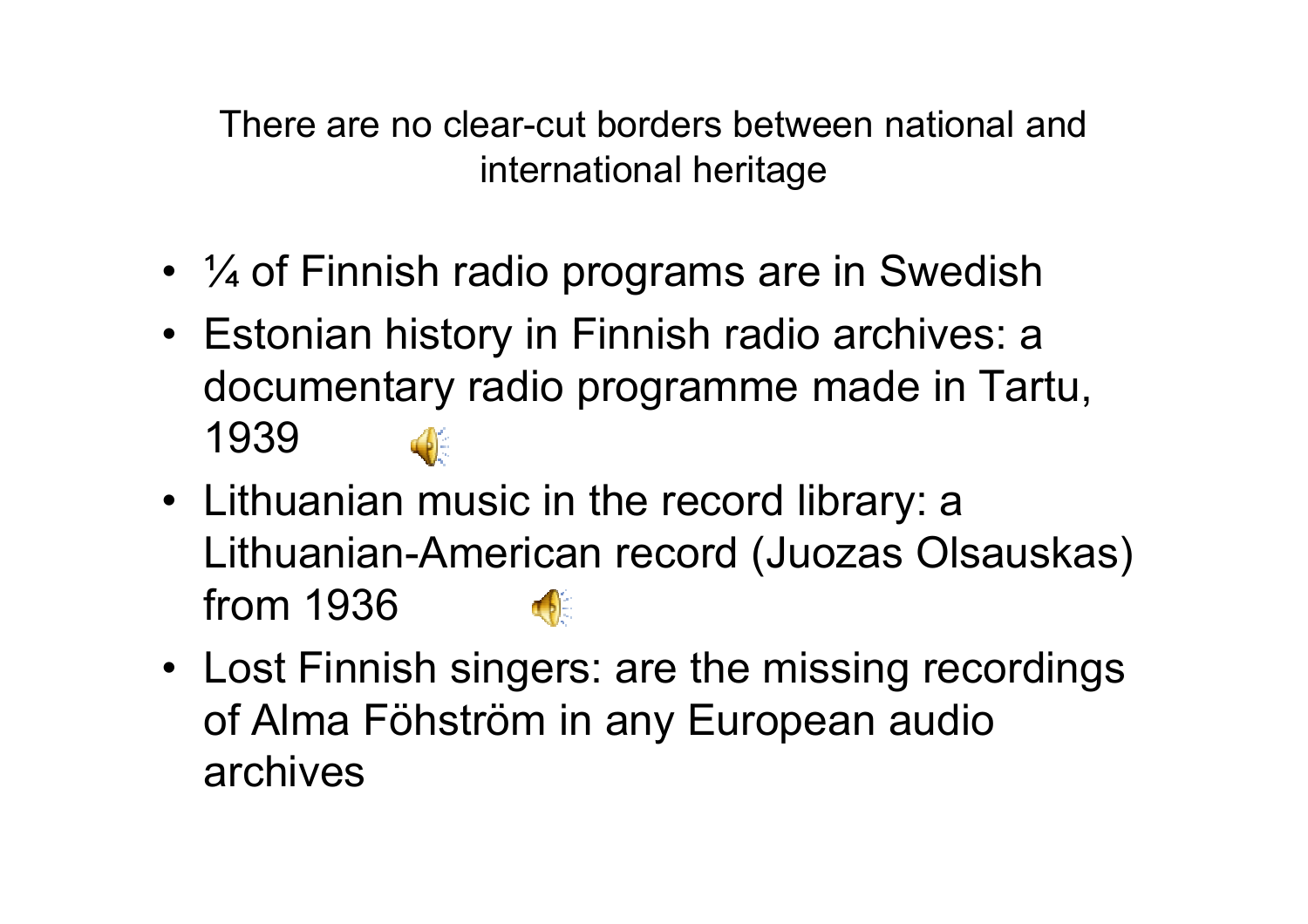## The radio archives

- •The YLE radio archives were founded in 1936, and now contain over 300,000 programs
- <sup>1935</sup>-1949: 971 programs
- 1950-1959: 5,481 programs
- 1960-1969: 26,256 programs
- 1990-1999: 161,132 programs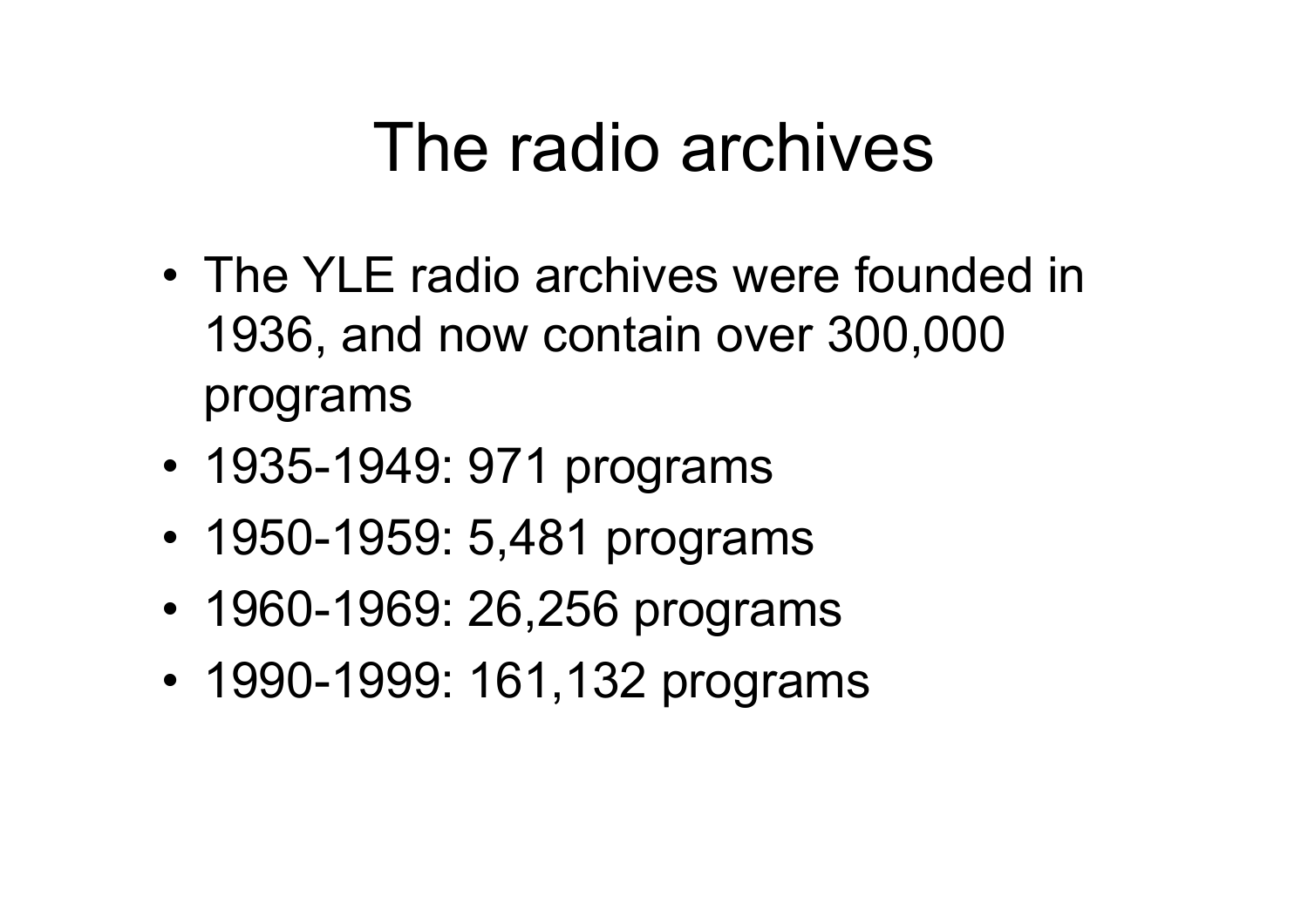Goals have changed over the years...

- The goals of the archives have changed over the years, and there has never been a strict archiving policy. Many programs have only survived by accident
- There was no legislation on radio archives until<br>2008 2008
- Private commercial radio, in Finland since 1985, has hardly been archived at all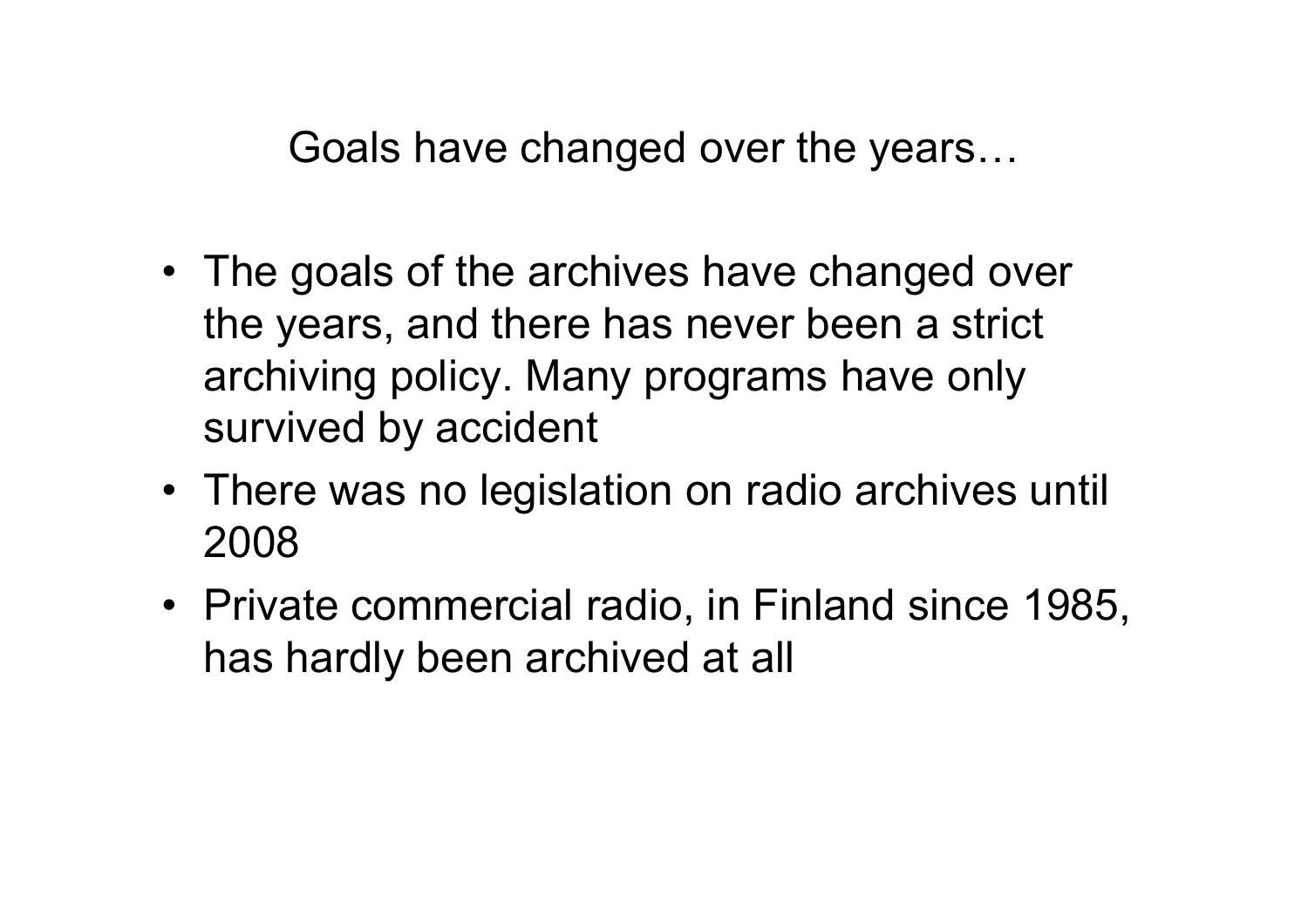#### Enter KAVA

- KAVA (Kansallinen audiovisuaalinen arkisto, National Audiovisual Archive) was created in 2008 on the foundation of the old national film archive (Suomen Elokuva-arkisto)
- KAVA has the task of archiving national radio and television programs and making them available to researchers
- It is still unclear what KAVA can do with older materials. At the moment, only YLE has them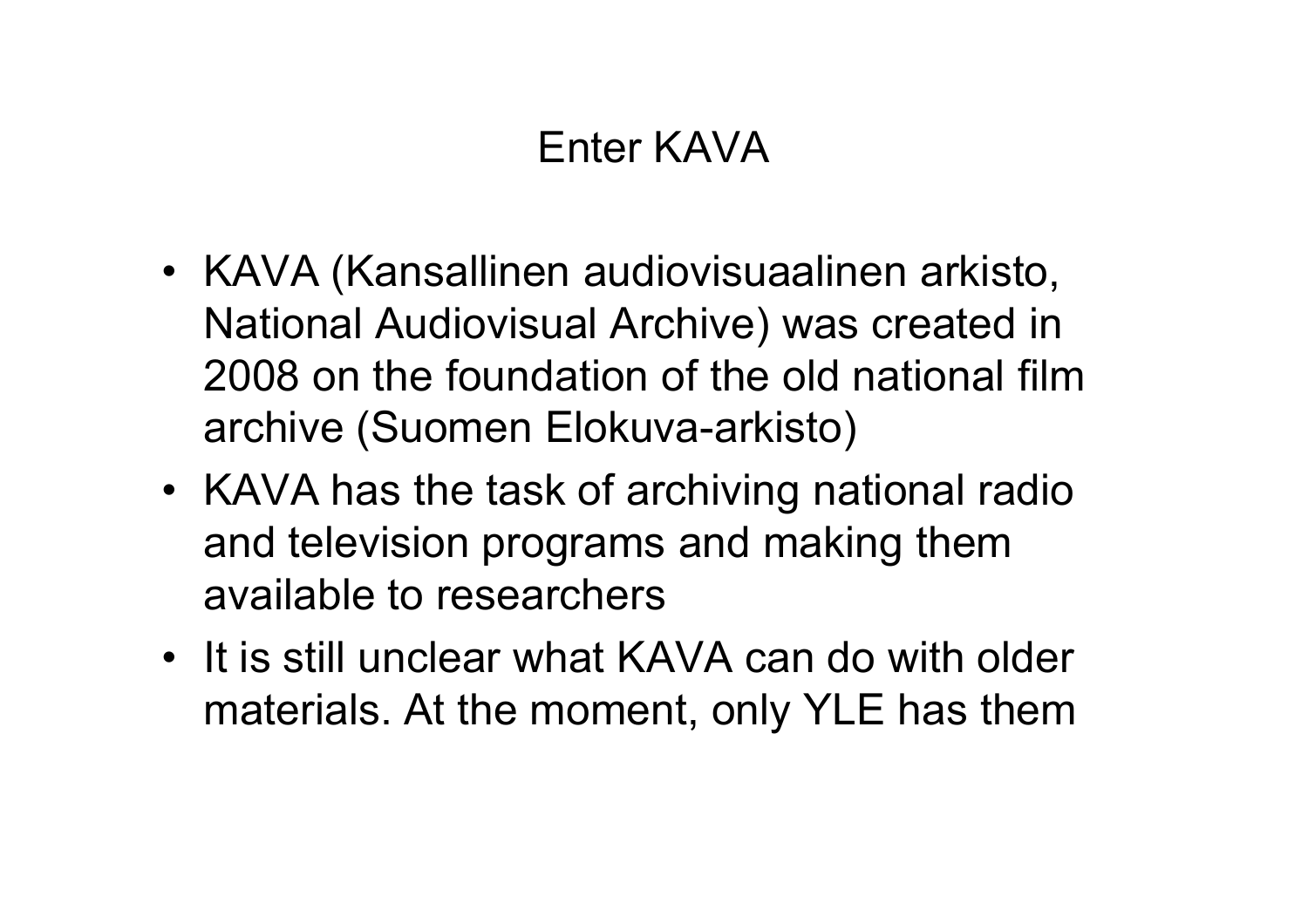#### The YLE radio archives

- An internal "company archive", no systematic access to outsiders
- Entire contents (well, 99%) catalogued on-line
- All formats: acetate discs, analog tapes, digital DAT<br>tance CD D disce multi track tones, cound files ate tapes, CD-R discs, multi-track tapes, sound files etc
- All types of content: news, documentary, drama, sports, music, religion, etc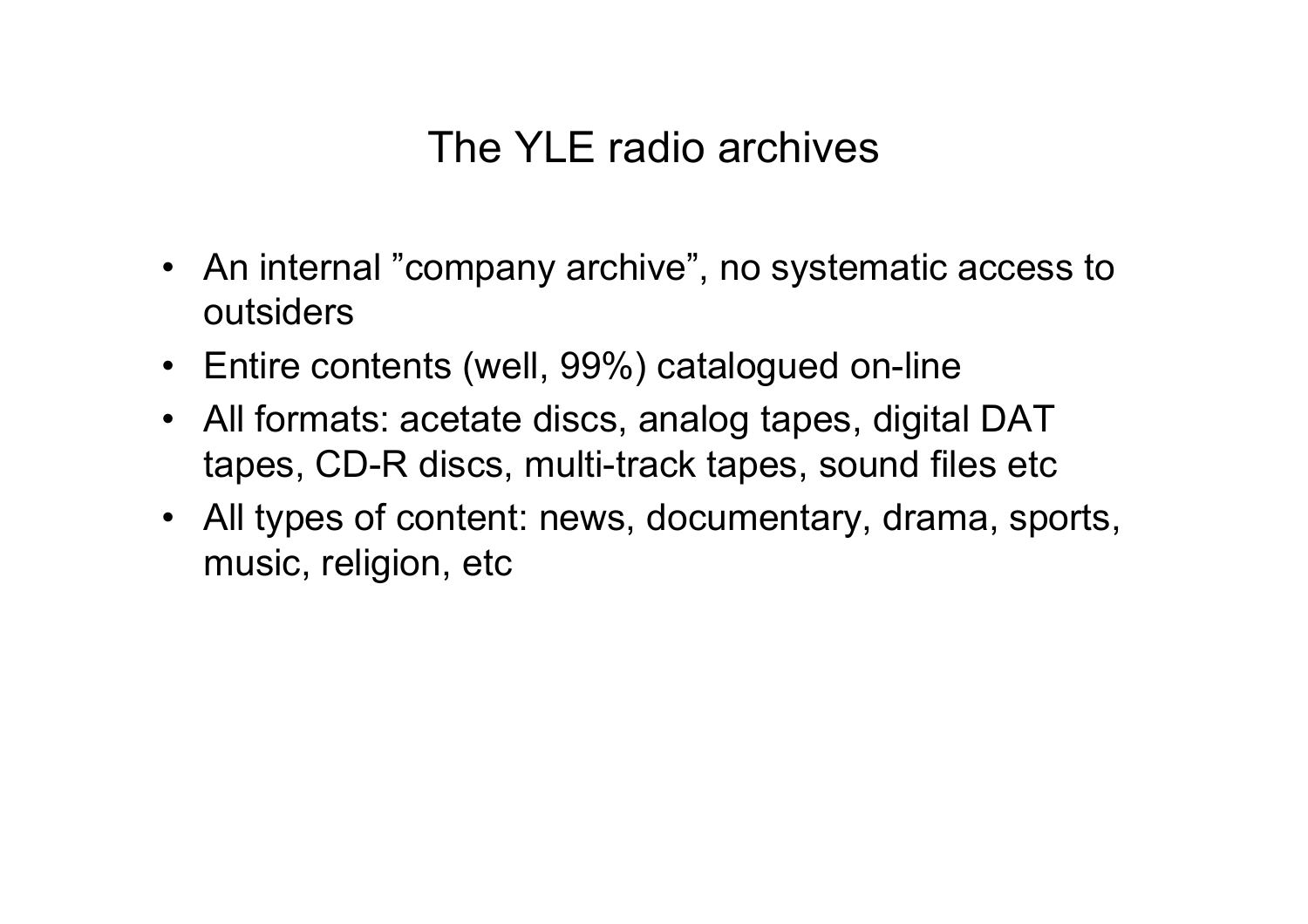#### The YLE digital audio archive

- The entire radio archive will be digitised for preservation and access
- 48Khz/24bit wav files on tape robot, bit-reduced streaming copies for easy reference
- online access within the company WAN, a "self-service" archive
- new programs mostly "born digital"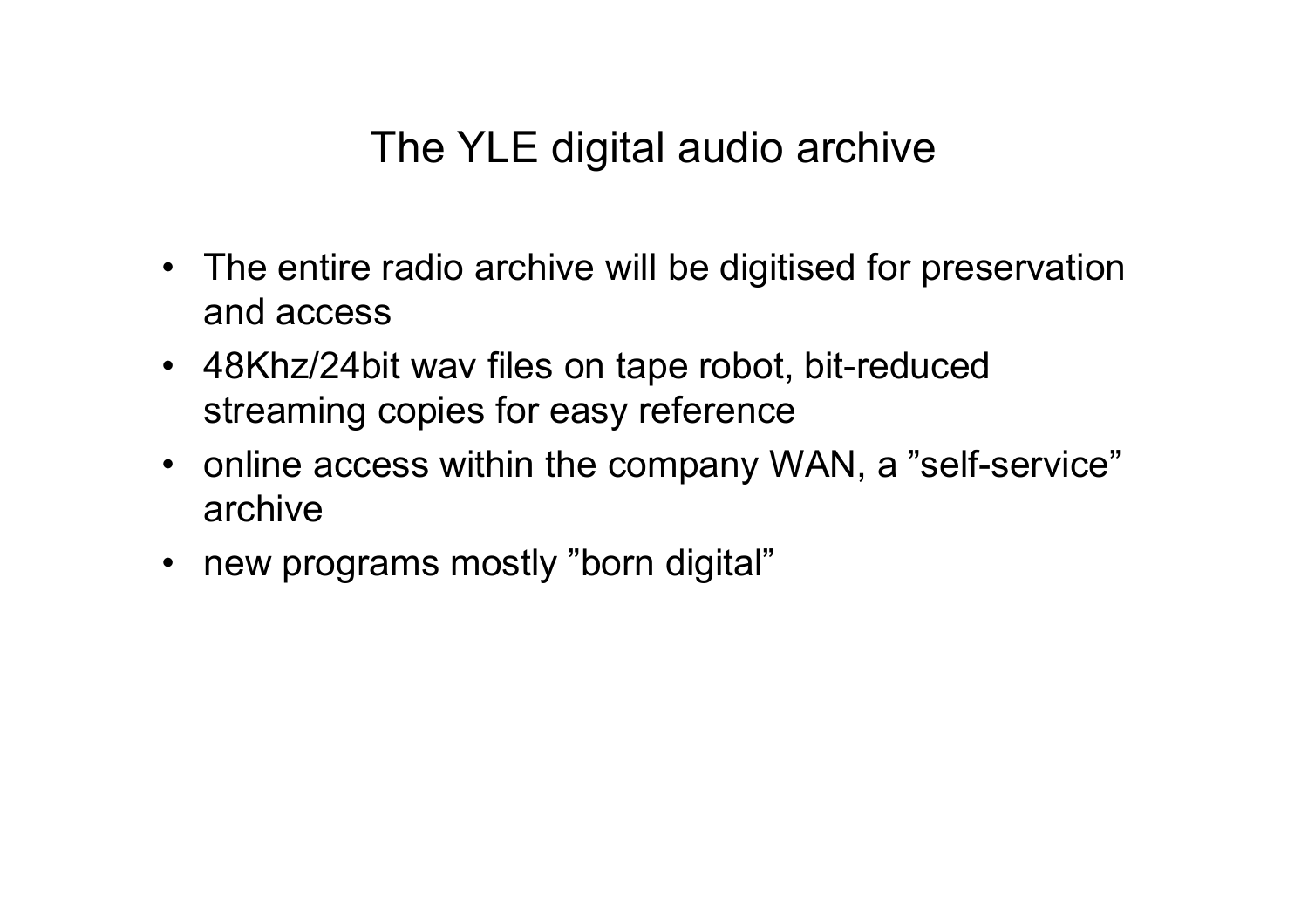A typical catalogue document, showing online access to audio: a documentary from Mazirbe, Latvia, 1939. "All Livonians are now gathered here".

|                                                                                                                                             | Dokumentti 8 / 450 - Microsoft Internet Explorer provided by Yleisradio Oy                                                                                                                                                                                                                                                                                                                                                                                                                                                                                                                    |   | <u> 대리지</u>              |
|---------------------------------------------------------------------------------------------------------------------------------------------|-----------------------------------------------------------------------------------------------------------------------------------------------------------------------------------------------------------------------------------------------------------------------------------------------------------------------------------------------------------------------------------------------------------------------------------------------------------------------------------------------------------------------------------------------------------------------------------------------|---|--------------------------|
| Edit View Favorites Tools Help<br>File -                                                                                                    |                                                                                                                                                                                                                                                                                                                                                                                                                                                                                                                                                                                               |   | <b>IYLEI</b>             |
| $\Leftrightarrow$ $\rightarrow$ $\rightarrow$ $\sim$                                                                                        | 00 4 6 6 7 6 6 5 6 7 5                                                                                                                                                                                                                                                                                                                                                                                                                                                                                                                                                                        |   |                          |
| Address et http://brs.yle.fi/bin/gate.exe?f=doc&state=gvegog.27.8                                                                           |                                                                                                                                                                                                                                                                                                                                                                                                                                                                                                                                                                                               | ▾ | ⊘°Go                     |
| $\rightarrow$<br>Links 9 PHProjekt @ Nordisk Kulturfond 9 Main Page - DISMARC 9 DISMARC Index 9 MetaDataManager - Search result for query ~ |                                                                                                                                                                                                                                                                                                                                                                                                                                                                                                                                                                                               |   |                          |
|                                                                                                                                             | <b>Radioarkisto</b>                                                                                                                                                                                                                                                                                                                                                                                                                                                                                                                                                                           |   |                          |
|                                                                                                                                             | Radioarkiston Rark2-kanta RARA                                                                                                                                                                                                                                                                                                                                                                                                                                                                                                                                                                |   |                          |
| Dokumentti 8/450                                                                                                                            |                                                                                                                                                                                                                                                                                                                                                                                                                                                                                                                                                                                               |   |                          |
|                                                                                                                                             | OTSI: Liivin rantaa ja Liivin kansaa. Mikrofoni ja L. A. Puntila käyvät<br>heimokansamme liiviläisten luona.                                                                                                                                                                                                                                                                                                                                                                                                                                                                                  |   |                          |
| AKBA: MLH<br>KEST: 003150                                                                                                                   | ENSI: 19390926<br>VERK: 00 Tuntematon<br>AKES: 003150<br>TALT: ARK-3429-2<br>DLAA: ARK-3429-2 DIG-266210-0 SEsikuuntelu 8 Laatuääni<br>HENK: Labsvirs J<br>Äänessä<br>Äänessä<br>Heporauta F A<br>Äänessä<br>Moilanen<br>Äänessä<br>Stalte K                                                                                                                                                                                                                                                                                                                                                  |   |                          |
|                                                                                                                                             | Äänessä<br>Puntila L. A.<br>LISA: Dokumentoitu arkistokortin pohjalta.                                                                                                                                                                                                                                                                                                                                                                                                                                                                                                                        |   |                          |
|                                                                                                                                             | SISA: Toimittajana L. A. Puntila.<br>Äänityspaikka Mazirbe, Latvia.<br>Puntilan mukaan koko Liivin kansa, toistatuhatta henkeä on<br>kokoontunut talonsa vihkiäisiin 6.8.1939.<br>Talon piirtänyt suomalainen arkkitehti Erkki Huttunen.<br>Varoja on saatu Virosta, Latviasta, Unkarista ja Suomesta.<br>Latvian hallituksen edustaja, osastopäällikkö J Labsvirs vihki talon.<br>Rehtori F. A. Heporauta: Suomen heimojärjestöjen terveiset.<br>Naisen puhetta.<br>Lähetystösihteeri Moilanen (lähettilään sairauden takia): Riiassa<br>olevan Suomen lähetystön tervehdys.<br>.<br>$\cdot$ |   | $\overline{\phantom{0}}$ |
| 画<br><b>O</b> Internet                                                                                                                      |                                                                                                                                                                                                                                                                                                                                                                                                                                                                                                                                                                                               |   |                          |
| <b>B</b> Start<br><b>R</b>                                                                                                                  | 4.88DOG#0024<br><sup>»</sup>    ipok GRoxi<br><b>Suntitl</b> (iii) Pekk<br><b>D</b> Unbe 图 Asiak B Micro                                                                                                                                                                                                                                                                                                                                                                                                                                                                                      |   | 15:58                    |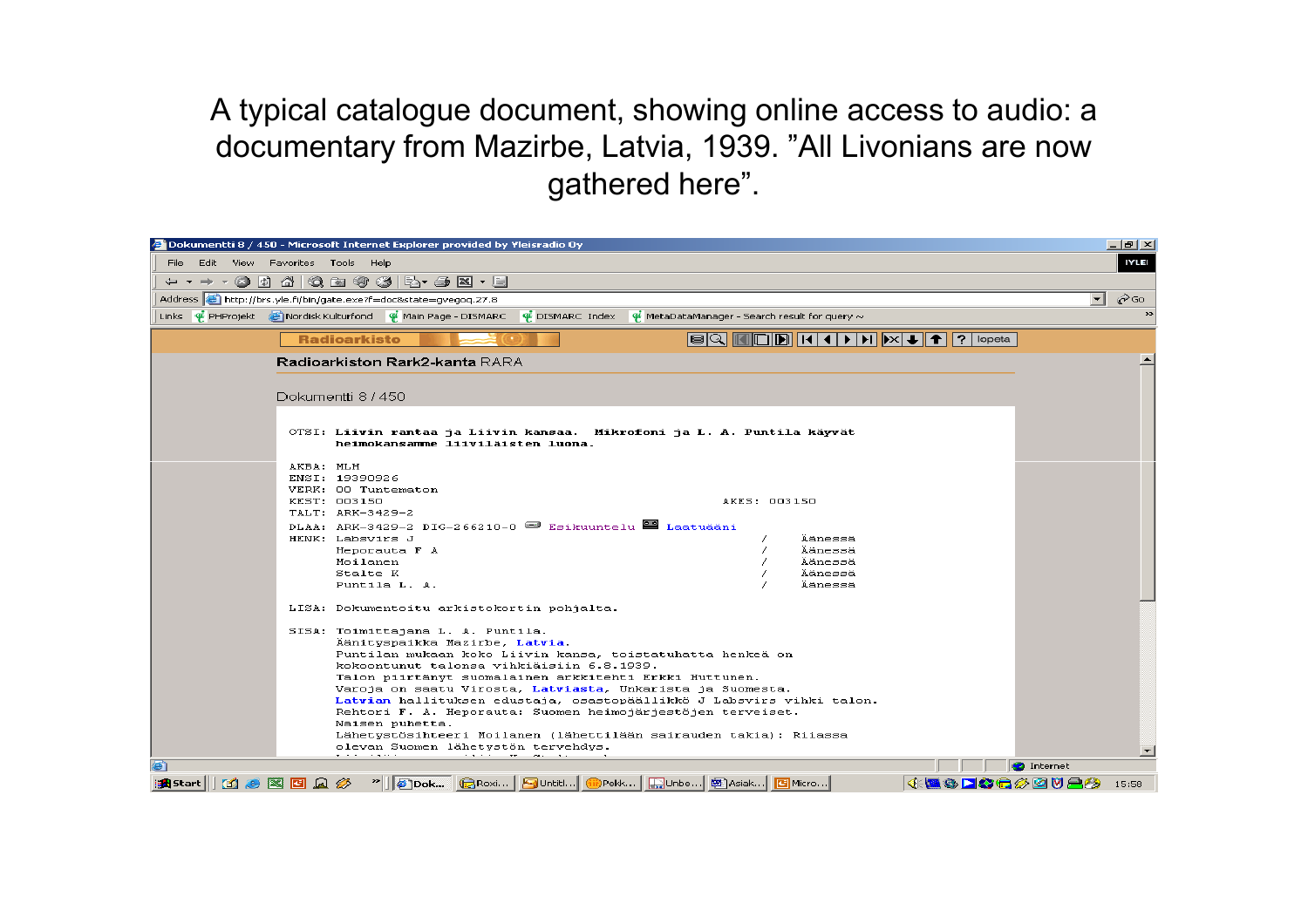## The digitisation plan

- **Prioritised formats**: acetate discs (all done), DAT tapes (all done), analog tapes (all before 1970 done)
- **Prioritised content** (regardless of format): radio drama, radio symphony orchestra (all done)
- Digitisation on demand (daily)
- Problem formats: multi-track tapes
- Plan completed by 2013 (?)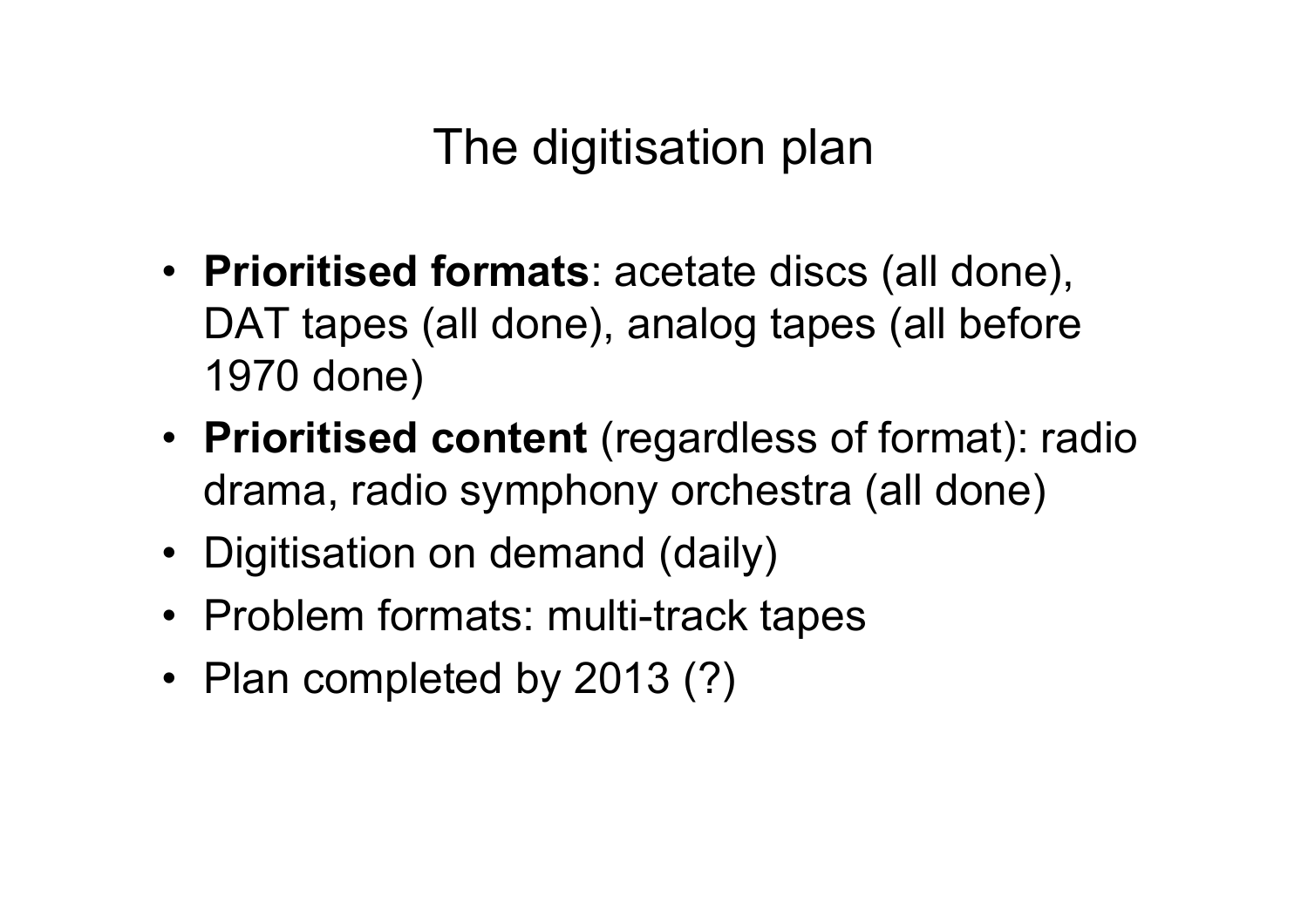# The record industry

- First Finnish records made in 1901, no systematic<br>exchiving until the 1960s archiving until the 1960s
- Finnish Institute of Recorded Sound founded 1966 (no<br>now accossion since 1980) new accession since 1980)
- YLE also starts buying all Finnish records
- 1981: legal deposit of records introduced, National<br>Library of Finland enens record archive Library of Finland opens record archive
- many records still lost, especially from 1901-1917
- printed "Catalogue of Finnish records", 1901-1982
- online databases of Finnish records
- research access mostly thru National Library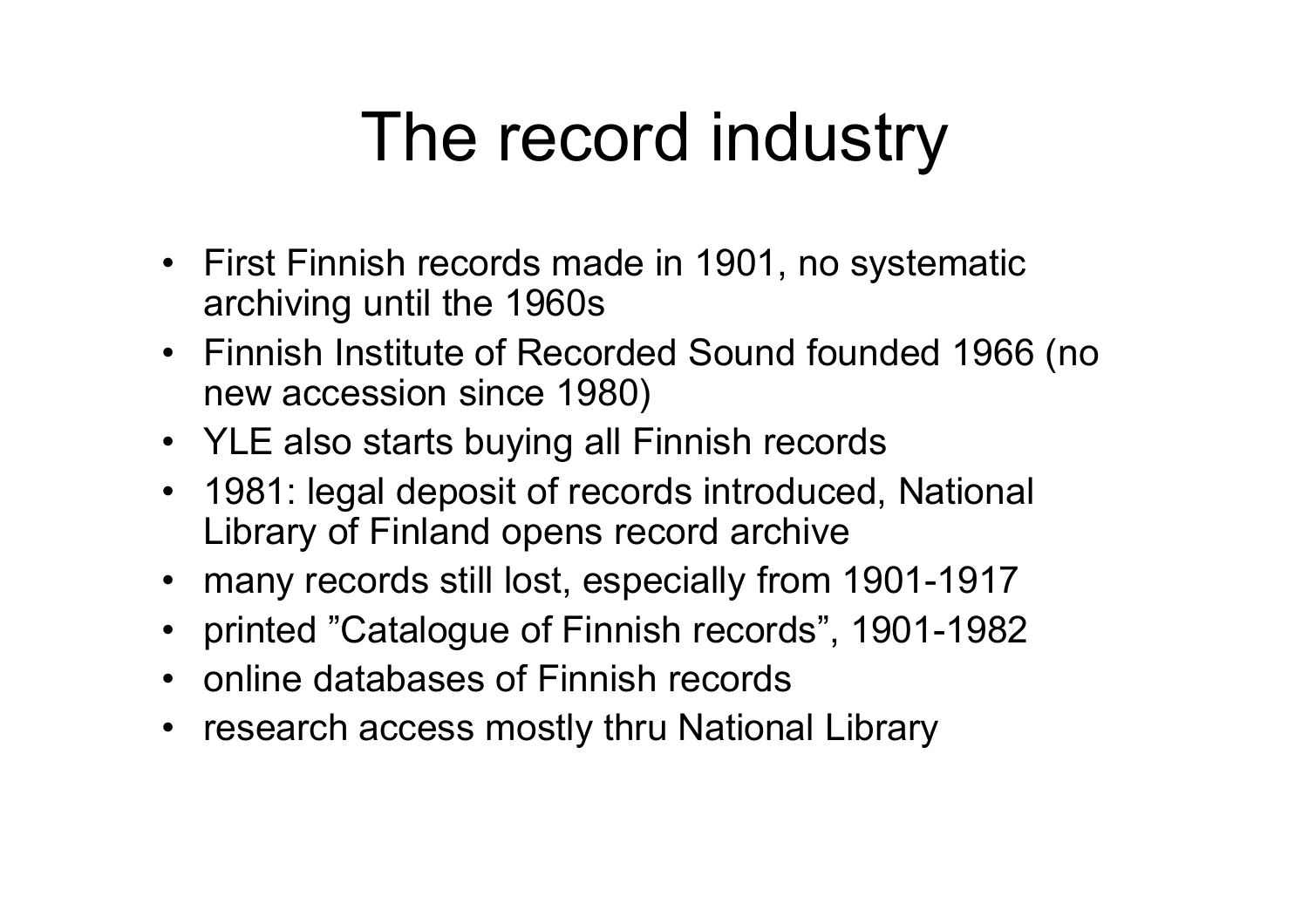Digitisation of Finnish records

- Priorities: all 78 rpm shellac records and commercial music cassettes
- YLE digitises frequently used records for internal use (c. 200,000 domestic and international tracks)
- No national plan exists for more extensive<br>disitiaation digitisation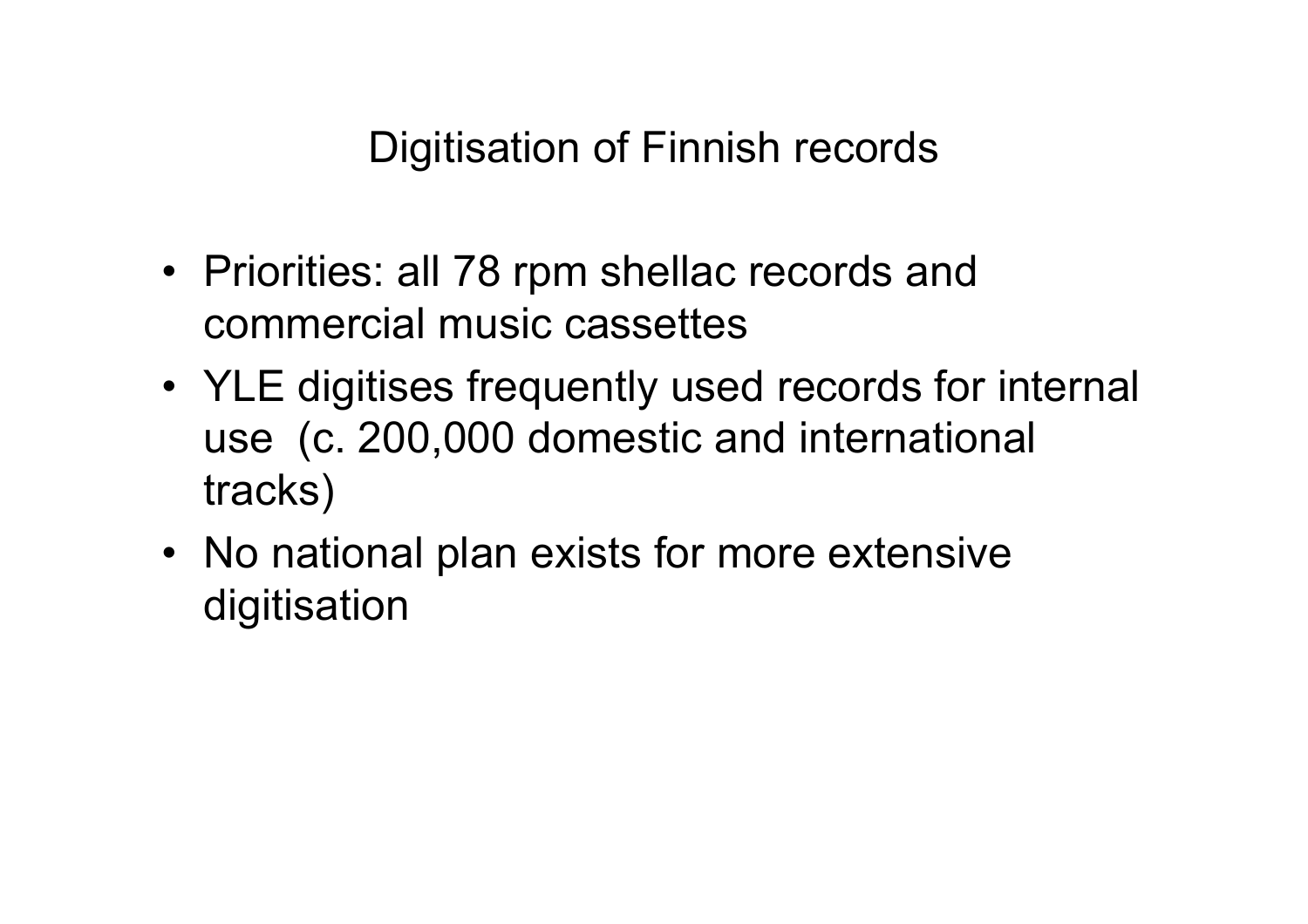Other audio archives

- There are at least 20 other audio archives in<br>Circle advantagement of the larger institutions Finland, often connected to larger institutions, specialising in language research, folk and popular music, phonetics, oral history, local history, wildlife sounds, etc
- Most recordings are on analog tape
- Many archives have their own digitisation projects under way